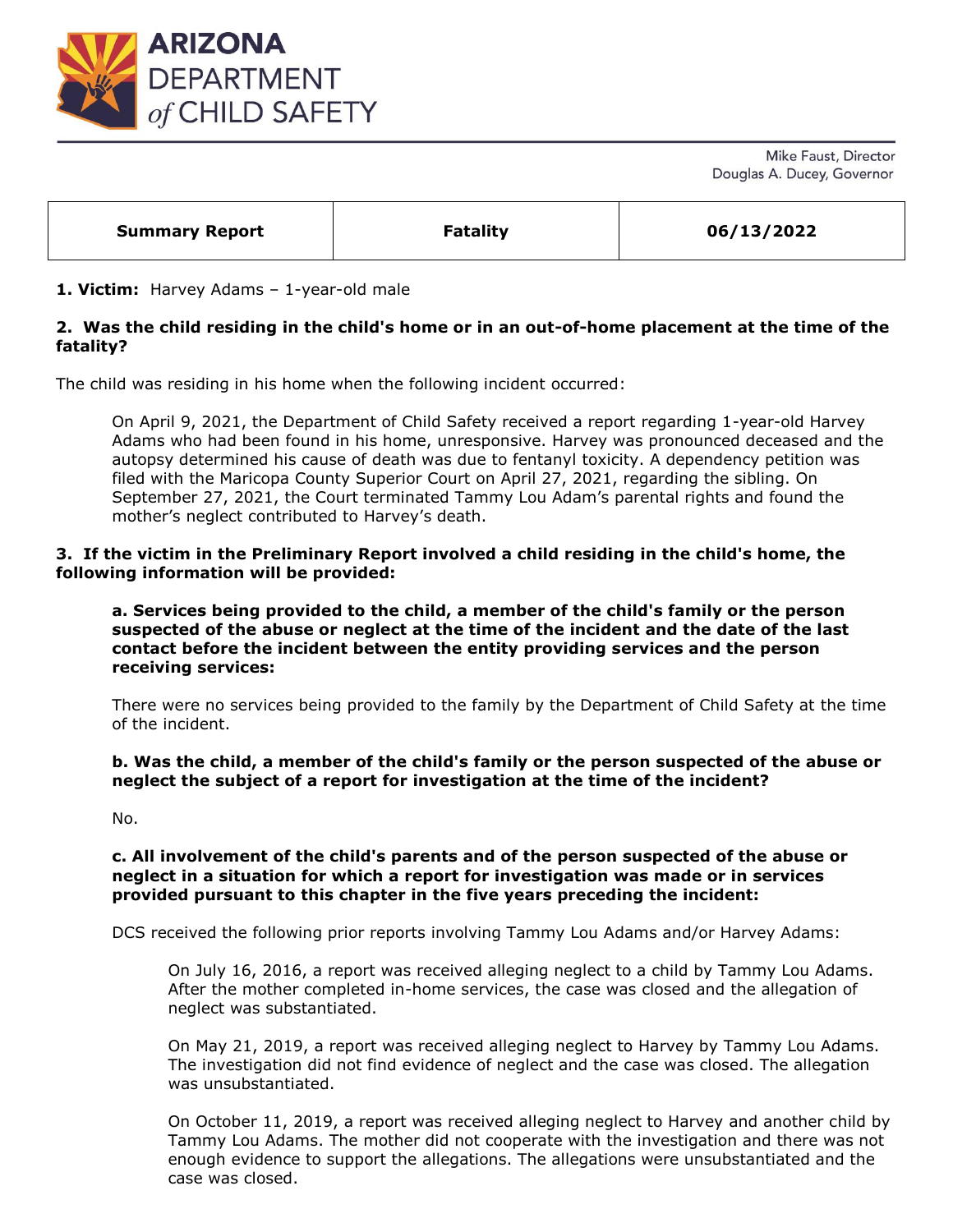

Mike Faust, Director Douglas A. Ducey, Governor

On May 29, 2020, a report was received alleging neglect to Harvey and another child by Tammy Lou Adams. The family was unable to be located and the case was closed.

### **d. Any investigation pursuant to a report for investigation concerning the child, a member of the child's family or the person suspected of the abuse or neglect or services provided to the child or the child's family since the date of the incident involving the fatality:**

The investigation of the fatality report resulted in the sibling being placed with a relative. A dependency petition was filed with the Maricopa County Superior Court on April 27, 2021, regarding the sibling. The Department provided services to the family. On September 27, 2021, the Court terminated Tammy Lou Adam's parental rights and found the mother's neglect contributed to Harvey's death. There have been no subsequent reports of abuse or neglect received regarding the family.

## **4. If the victim in the Preliminary Report involved a child residing in an out-of-home placement, the following information will be provided:**

**a. Licensing Agency:** 

N/A

**b. Licensing history of the out-of-home placement, including the type of license held by the operator of the placement and the period for which the placement has been licensed:** 

N/A

**c. Summary of all violations by the licensee:** 

N/A

### **d. Any other actions by the licensee or an employee of the licensee that constitute a substantial failure to protect and promote the health, safety and welfare of a child.**

N/A

### **5. Actions taken by the Department in response to the case including any changes to policy or practice and/or recommendations for further changes in policies, practices, rules or statutes:**

The Department conducted a joint investigation with the Maricopa County Sheriff's Office. The sibling was removed and placed with a relative. A dependency petition was filed with the Maricopa County Superior Court on April 27, 2021, regarding the sibling. The Department provided services to the family. On September 27, 2021, the Court terminated Tammy Lou Adam's parental rights and found the mother's neglect contributed to Harvey's death. There have been no subsequent reports of abuse or neglect received regarding the family.

Additionally, in accordance with the DCS Strategic Plan for State Fiscal Year 2016 (FY16), multidisciplinary team (MDT) reviews of fatality and near fatality cases were implemented during the first quarter of FY16. The MDT reviews of fatality and near fatality cases, especially those with prior DCS involvement, are a key feature of the Strategic Plan and support the objective of increasing the accuracy of safety and risk assessments in investigations.